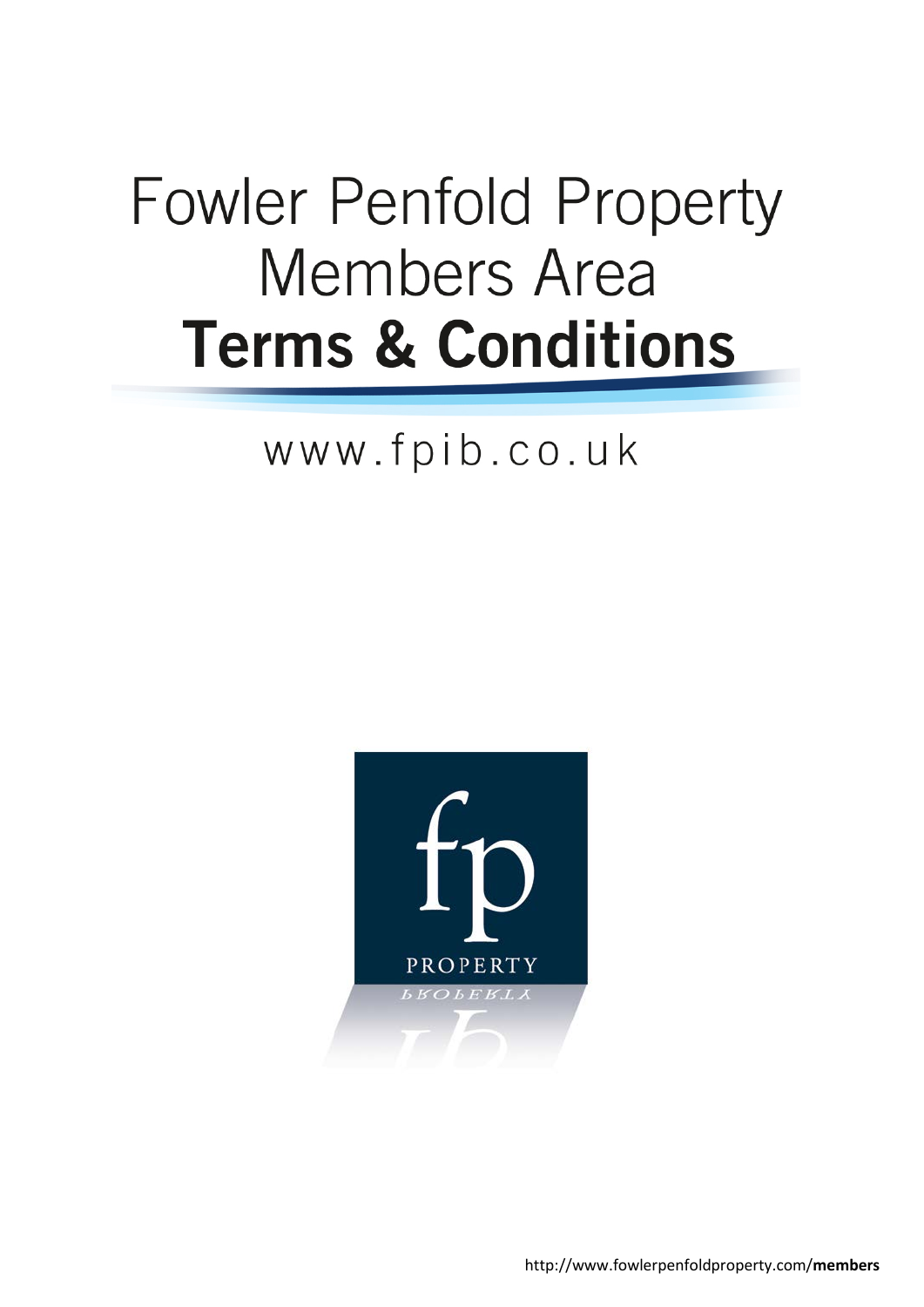# **1) Introduction**

This documents the terms & conditions of your use of our website and in using our website, you accept this document in full. If you disagree with any part of this document, you must not use our website.

## **2) Parties to the Agreement:**

- **a)** We, us, our means Fowler Penfold Insurance Services Ltd T/A Fowler Penfold Property
- **b)** You are a Property Managing Agent, authorised by this agreement to use our Agents Website.

# **3) Intellectual property rights**

Unless otherwise stated, we own the intellectual property rights in the website and material on the website. Subject to the licence below, all these intellectual property rights are reserved.

## **4) Licence to use website**

In being licensed to use our website, you will be provided with a user name and password, which is for your exclusive use and may not be provided to anyone outside of your organisation. Should you have any reason to believe that the username &/or password is known to anyone else, you must inform us right away.

This licence allows you to:

- a) View your existing client policy records
- b) Apply for changes to your existing client records
- c) Apply for new polices on behalf of your clients

Any new polices or amendments to existing records will not be effective until email or written confirmation of these has been sent by us and you cannot assume that a notified policy or change has been arranged until this confirmation has been received by you.

You must not:

- a) Republish material from this website (including republication on another website)
- b) Sell, rent or otherwise sub-license material from the website
- c) Show any material from the website in public
- d) Reproduce duplicate, copy, redistribute or otherwise exploit material on our website for a commercial purpose
- e) Edit or otherwise modify any material on the website

## **5) Limitation and exclusion of warranties and liability**

Whilst we endeavour to ensure that the information on this website is correct, we do not warrant its completeness or accuracy; nor do we commit to ensuring that the website remains available or that the material on the website is kept up-to-date.

To the maximum extent permitted by applicable law we exclude all representations, warranties and conditions relating to this website and the use of this website (including, without limitation, any warranties implied by law of satisfactory quality, fitness for purpose and/or the use of reasonable care and skill).

Nothing in this document will: